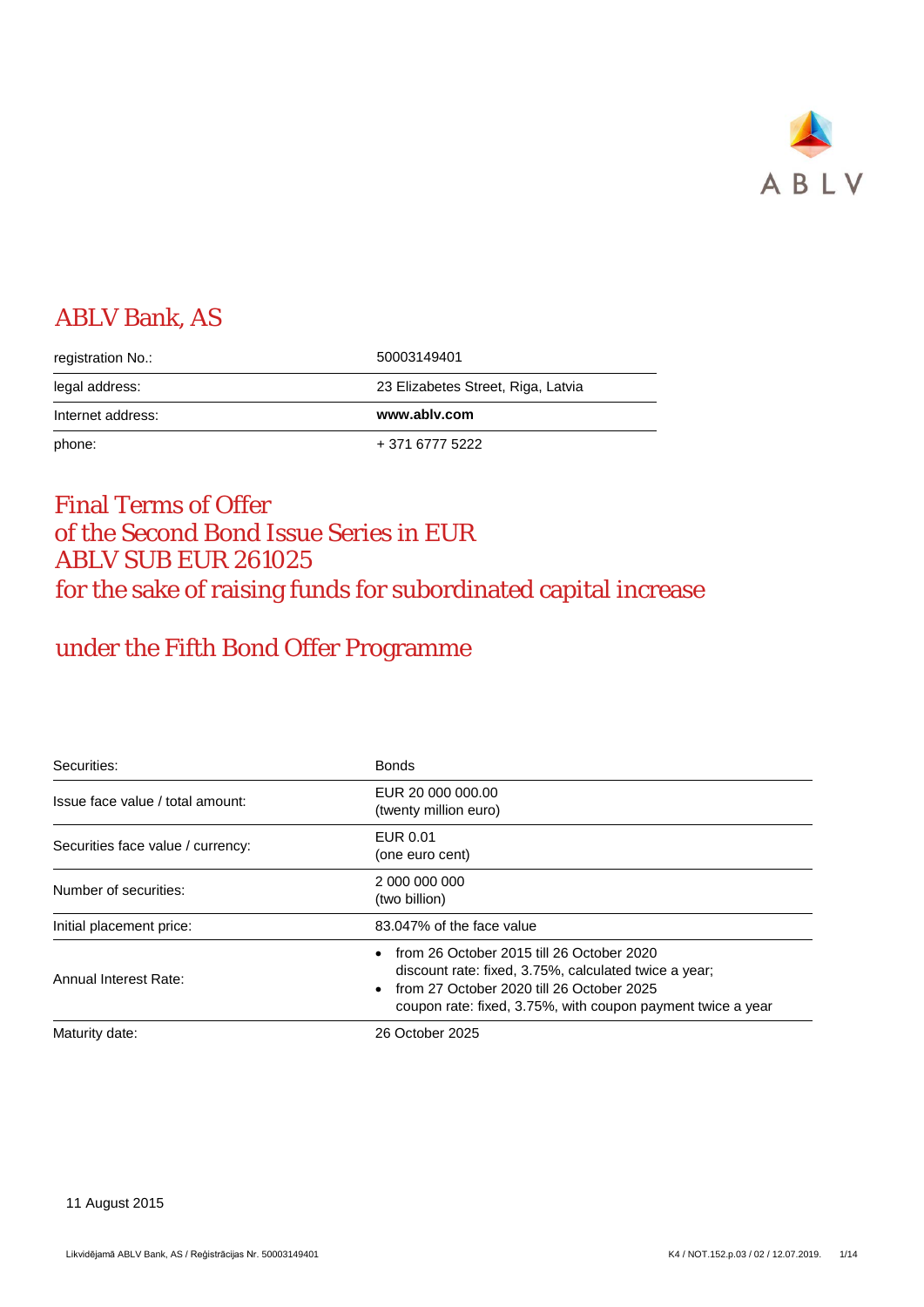| 2. |  |
|----|--|
| 3. |  |
| 4. |  |
| 5. |  |
| 6. |  |
|    |  |
| 8. |  |
| 9. |  |
|    |  |

Appendixes include the Bond issue summary and the sample order form to be submitted by the Investor to conclude the financial instruments transaction.

Appendix 1: Bond issue summary.

Appendix 2: "Financial Instrument' Trade Order" form.

The Final Terms are prepared in accordance with the requirements of paragraph 4 of article 5 of the Directive 2003/71/EC of the European Parliament and of the Council.

The Final Terms shall be read together with ABLV Bank, AS, Base Prospectus of the Fifth Bond Offer Programme. The Base Prospectus is published at the Issuer's home page **www.ablv.com**. Full information on the Issuer and the Bond issue can be only obtained reading the Base Prospectus together with the Final Terms. The Bond issue summary is appended to these Final Terms.

#### **Notice**

Before making a decision on investing in the Bonds, any Investor shall independently and, if necessary, engaging an advisor, generally assess the information provided in the Base Prospectus and these Final Terms.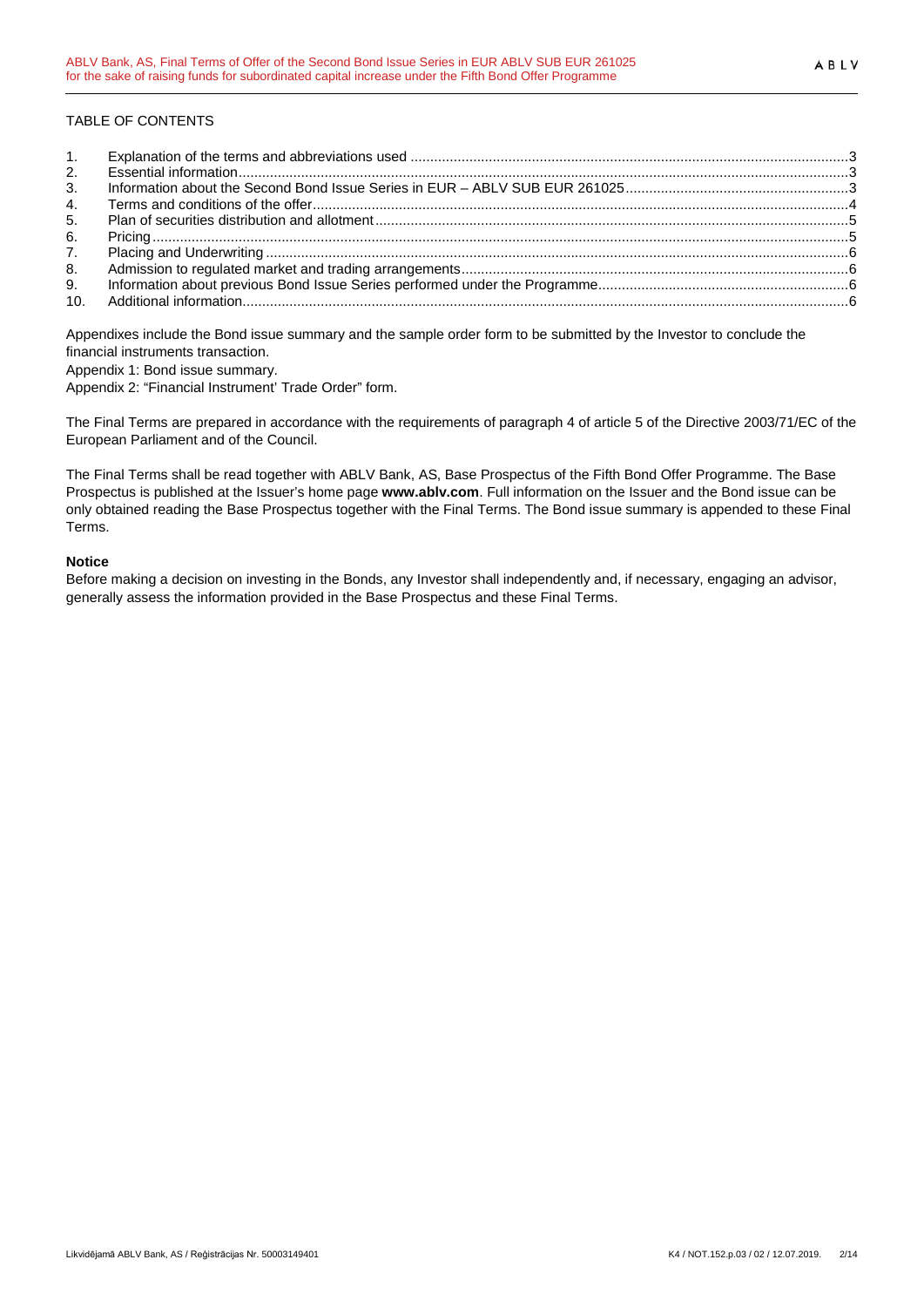## <span id="page-2-0"></span>**1. Explanation of the terms and abbreviations used**

**Second Bond Issue Series in EUR** or **ABLV SUB EUR 261025** – the Bonds that are issued pursuant to ABLV Bank, AS, Base Prospectus of the Fifth Bond Offer Programme and these Final Terms of Offer.

**Note:** the other terms and abbreviations used correspond to those included in the Base Prospectus.

## <span id="page-2-1"></span>**2. Essential information**

2.1. Interest of natural and legal persons involved in the issue/ offer N/A

## 2.2. Reasons for the offer

Objective of the Second Bond Issue Series in EUR shall be raising of funds for formation and increase of the ABLV Bank subordinated capital.

The Issuer informs the Investor that in case of the Issuer's insolvency the Investor's claims to the Issuer arising out of the Bonds will be satisfied after claims of all other creditors, but before satisfying claims of the shareholders.

## <span id="page-2-2"></span>**3. Information about the Second Bond Issue Series in EUR – ABLV SUB EUR 261025 (under the Fifth Bond Offer Programme)**

| Issuer:                                       | ABLV Bank, AS                                                                                    |
|-----------------------------------------------|--------------------------------------------------------------------------------------------------|
| Securities:                                   | <b>Bonds</b>                                                                                     |
| ISIN:                                         | LV0000801835                                                                                     |
| Type of securities:                           | In bearer form                                                                                   |
| Class of securities:                          | Without restraint on alienation                                                                  |
| Collateral:                                   | Not secured with pledge                                                                          |
| Depository:                                   | Joint stock company Latvian Central Depository                                                   |
|                                               | Stock Exchange Nasdaq Riga                                                                       |
| Regulated market:                             | <b>Baltic Bond List</b>                                                                          |
| Currency of the Bond issue:                   | EUR (euro)                                                                                       |
| Face value / total amount of the Bond issue:  | EUR 20 000 000.001                                                                               |
|                                               | (twenty million euro)                                                                            |
| Bond Face Value:                              | <b>EUR 0.01</b>                                                                                  |
|                                               | (one euro cent)                                                                                  |
| Number of the Bonds:                          | 2 000 000 0001                                                                                   |
|                                               | (two billion)                                                                                    |
|                                               | • from 26 October 2015 till 26 October 2020:                                                     |
| <b>Annual Interest Rate:</b>                  | discount rate: fixed, 3.75%, calculated twice a year                                             |
|                                               | from 27 October 2020 till 26 October 2025:                                                       |
|                                               | coupon rate: fixed, 3.75%, with coupon payment twice a year                                      |
| Date of the Interest Income calculation:      | 5 working days before the Interest Income payment date                                           |
|                                               | • from 26 October 2015 till 26 October 2020:                                                     |
| Frequency and dates of the Interest Income    | no interest income is supposed to be paid (no coupon payments)                                   |
| payments:                                     | • during the period from 27 October 2020 till 26 October 2025:                                   |
|                                               | twice a year: on 26 October and 26 April,                                                        |
|                                               | starting from 26 April 2021, ending on 26 October 2025                                           |
| Maturity date of the Bonds:                   | 26 October 2025                                                                                  |
|                                               | • The Issuer shall be entitled to prematurely redeem the part of the                             |
| Premature redemption                          | Bond issue the initial placement of which was not performed;                                     |
| (call option):                                | The Issuer shall be entitled to redeem all Bonds starting from<br>26 October 2020 <sup>2</sup> . |
| Early repayment claim                         | The Investor shall not be entitled to claim the Face Value and accrued                           |
| (put option):                                 | interest to be repaid by the Issuer before maturity.                                             |
| Arrangements for the amortisation of the loan | N/A                                                                                              |
| Information on yield                          | Fixed interest rate is set for the Bonds. The Bond yield does not depend                         |
|                                               | on the changes in the base interest rate in the interbank market.                                |
| Yield calculation method                      | Pursuant to paragraph 6.9 and 6.10. of the Base Prospectus                                       |
| Representation of the Investors               | Pursuant to paragraph 6.14 of the Base Prospectus                                                |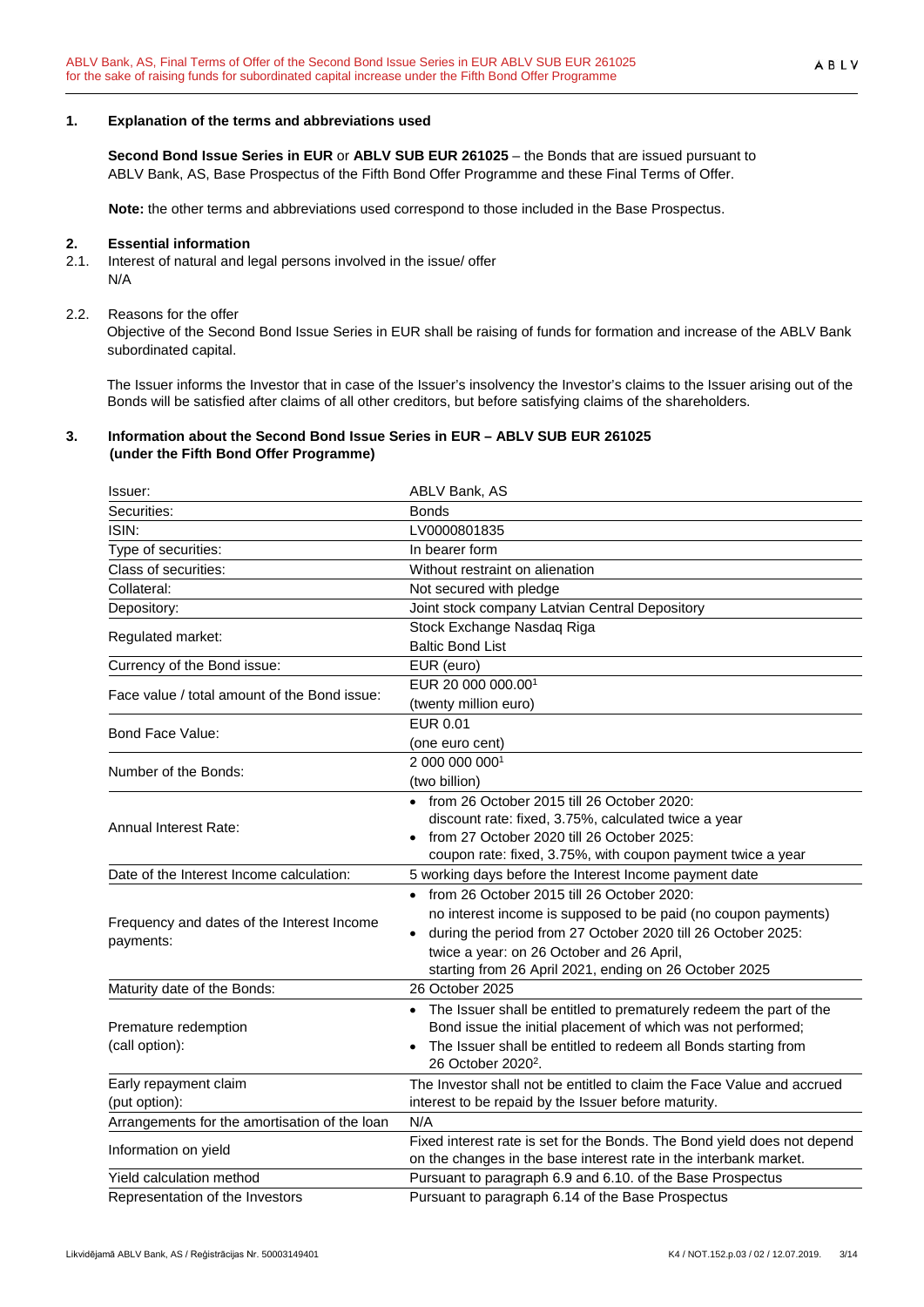The Bonds are issued and public offering is performed pursuant to the following decisions of ABLV Bank:

- decision on the bond issue of the ordinary meeting of shareholders, dated 31 March 2015 (Minutes No. 1, paragraph 5.11);
- decision of the Board on approving the Base Prospectus of the Fifth Bond Offer Programme, dated 23 April 2015 (Minutes No. V–26, paragraph 7);

|                                          | • decision of the Board on approval of ABLV Bank, AS, Final Terms of<br>Offer of the Second Bond Issue Series in EUR -<br>ABLV SUB EUR 261025 for the sake of raising funds for subordinated<br>capital increase under the Fifth Bond Offer Programme, dated<br>11 August 2015 (Minutes No. V-47, paragraph 7). |
|------------------------------------------|-----------------------------------------------------------------------------------------------------------------------------------------------------------------------------------------------------------------------------------------------------------------------------------------------------------------|
| Issue date:                              | 26 October 2015                                                                                                                                                                                                                                                                                                 |
| Public offer start date:                 | Not later than on 11 September 2015, the information shall be published<br>at the Issuer's home page www.ablv.com                                                                                                                                                                                               |
|                                          | The public offer start date is 17 September 2015                                                                                                                                                                                                                                                                |
| Public offer end date:                   | 19 October 2015                                                                                                                                                                                                                                                                                                 |
| Decision on concluding the transactions: | Pursuant to paragraph 8.4 of the Base Prospectus, the decision on<br>concluding the transactions will be made on 22 October 2015                                                                                                                                                                                |
| Settlement date:                         | 26 October 2015                                                                                                                                                                                                                                                                                                 |

<sup>1</sup> Before the end of the public offer period, but not later than 4 (four) working days prior to the public offer end date, the Issuer may increase the Issue Series size. If amendments to the Final Terms are made, those shall be published in the same way as the Final Terms.

- 2 Pursuant to Article 63 of REGULATION (EU) No 575/2013 OF THE EUROPEAN PARLIAMENT AND OF THE COUNCIL of 26 June 2013 on prudential requirements for credit institutions and investment firms and amending Regulation (EU) No 648/2012, the following requirements apply to the bonds intended for raising subordinated capital and recognized as Tier 2 instruments:
	- original maturity of at least 5 (five) years;
	- the claim on the principal amount of the bonds under the provisions governing the instruments is wholly subordinated to claims of all non-subordinated creditors;
	- where the bonds include one or more call options, the options are exercisable at the sole discretion of the Issuer;
	- such bonds may not be called, redeemed or repurchased by the Issuer before the minimum period of 5 (five) years elapses, except in case of the Issuer's insolvency or liquidation;
	- the bonds intended for raising subordinated capital may be called, redeemed, or repurchased before maturity only given a prior permission of the FCMC and not before 5 (five) years after the date of issue;

as well as other requirements pursuant to Article 63 of REGULATION (EU) No 575/2013 OF THE EUROPEAN PARLIAMENT AND OF THE COUNCIL of 26 June 2013 on prudential requirements for credit institutions and investment firms and amending Regulation (EU) No 648/2012.

### <span id="page-3-0"></span>**4. Terms and conditions of the offer**

Decisions on the Bond issue

#### 4.1. Initial placement process

The initial placement process is described in paragraph 8.4 of the Base Prospectus.

The total amount of the Second Bond Issue Series in EUR is EUR 20 000 000.00 (twenty million euro).

The public offer start date is 17 September 2015.

A representative of the Investment Company or the Investor itself, provided it has a financial instruments account opened with ABLV Bank, shall submit an order to the Issuer, using the sample form "Financial Instruments' Trade Order" appended hereto, on working days from 08:30 till 18:30. The order may also be submitted electronically, using a corresponding order form in ABLV Bank Internetbank.

The public offer end date shall be 19 October 2015. Orders shall be accepted by ABLV Bank till the end of the working day, i.e., 18:30, or electronically – till the end of the day, i.e., 24:00.

Information about the order submission can be obtained:

- by phone:  $+371\,6700\,2777$
- via e-mail: **ibas@ablv.com**

The orders submitted to the Issuer may not be altered or revoked.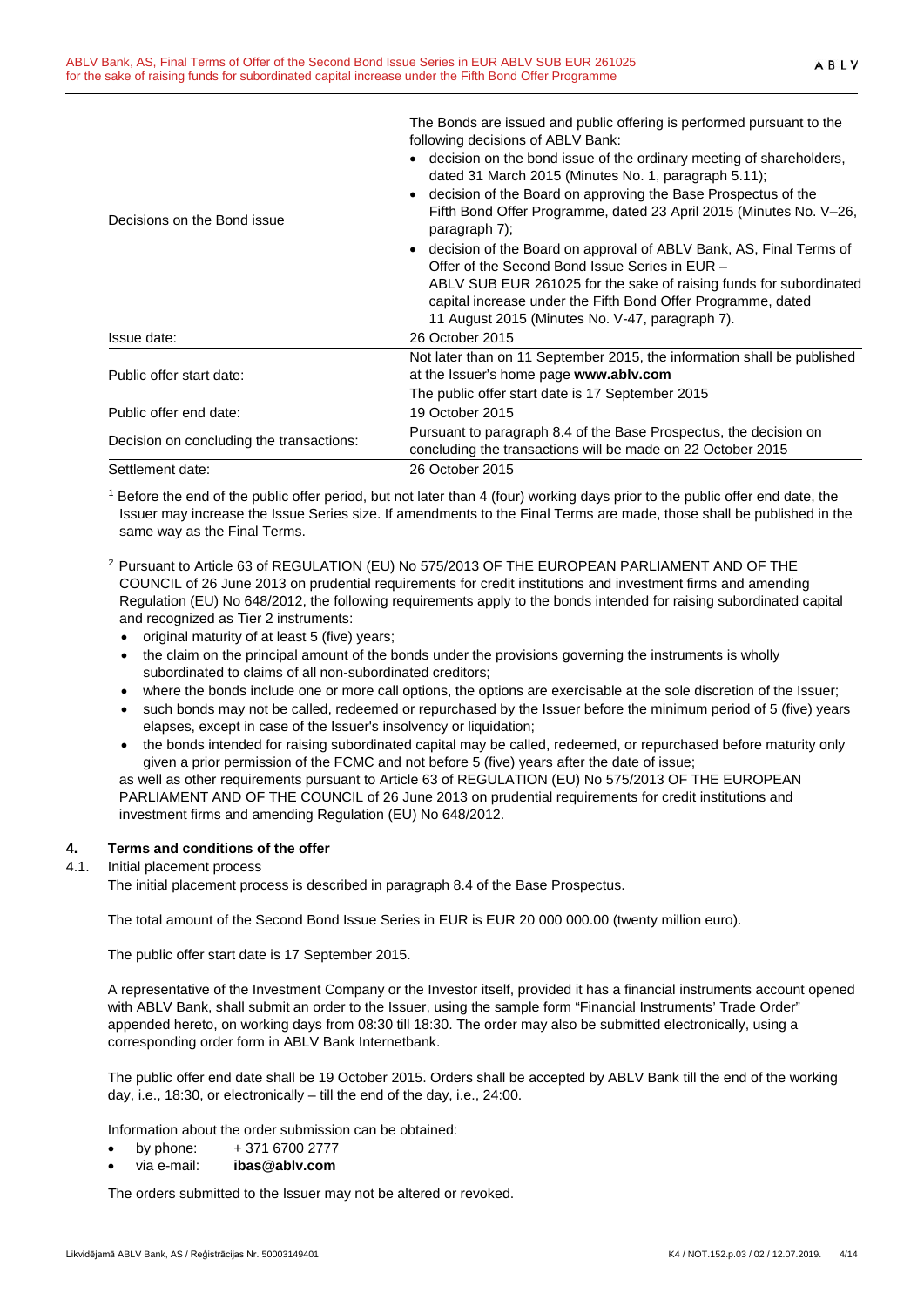- 4.2. A description of the possibility to reduce subscriptions and the manner for refunding excess amount paid by applicants N/A
- 4.3. Details of the minimum and / or maximum amount of application Pursuant to paragraph 8.4 of the Base Prospectus, maximum number of the Bonds that a single Investor may apply for is not set. The Investor may not apply for purchasing less than 1 (one) Bond.
- 4.4. Settlement process
	- Within this Bond Issue Series, settlement under initial placement transactions shall be performed as follows:
	- not applying the DVP principle, if agreed so by the underwriter and the Investor, or

• applying the DVP principle, regulated by the respective LCD rules On DVP Settlement for OTC Transactions. If the transaction parties agree on not applying the DVP principle, the moment of the Bonds' delivery and the moment of payment may be different. The Investor shall ensure funds in the respective account on the day agreed upon by the transaction parties, whereas the Bonds shall be credited to the Investor's account on the day agreed upon by the transaction parties.

DVP shall be executed on the T+2 day, where "T" stands for the day of concluding the Bond purchase transaction, and "2" is the 2nd (second) working day after the day of concluding the Bond purchase transaction.

The day of concluding the transaction shall be the day of making the decision on concluding the transaction – for this Series it is set to be 22 October 2015.

The settlement date under the Second Bond Issue Series in EUR shall be 26 October 2015.

#### 4.5. Information about results

Pursuant to paragraph 8.6 of the Base Prospectus, information on the initial placement results will be published at the Issuer's home page **www.ablv.com** within 10 (ten) working days after the public offer end date.

4.6. The procedure for the exercise of any right of pre-emption, the negotiability of subscription rights and the treatment of subscription rights not exercised. N/A

#### <span id="page-4-0"></span>**5. Plan of securities distribution and allotment**

- 5.1. Offering the Bonds simultaneously in the markets of two or more countries N/A
- 5.2. Notification to applicants of the Bond amount allotted The Bank shall send a confirmation of the concluded transaction to the Investor, following the procedure set forth in ABLV Capital Markets, IBAS, General Terms of Business. The General Terms of Business are available at the Issuer's home page **[www.ablv.com](http://www.ablv.com/)**.

### <span id="page-4-1"></span>**6. Pricing**

- 6.1. Initial placement price of a Bond
- Initial placement price of a Bond is set to be **83.047%** of the Bond's face value. The Bond's face value is EUR 0.01 (one euro cent).
- 6.2. Pricing method

ABLV Bank Board will determine the Bonds' price depending on the situation in secondary market of similar securities then present and, in particular, based on evaluation of the demand in the securities market and yield of comparable market instruments. The price determined by ABLV Bank for the Bond Issue Series shall be the same for all Investors and shall remain constant throughout the whole initial placement period.

#### 6.3. Application of expenses and taxes

Purchasing the Bonds during the initial placement period, the Investor will have to transfer just set Bond sale price to the Issuer for each Bond unit being purchased.

Additional expenses under the transaction, which might include, without limitation, fees for account opening, for transaction conclusion and execution, may vary in different Investment Companies, and the Investor can find those out in the respective Investment Company engaged by the Investor in concluding the Bonds' purchase transaction as intermediary. ABLV Bank will not receive the said fees and payments charged by other Investment Companies and shall not be responsible for those additional expenses.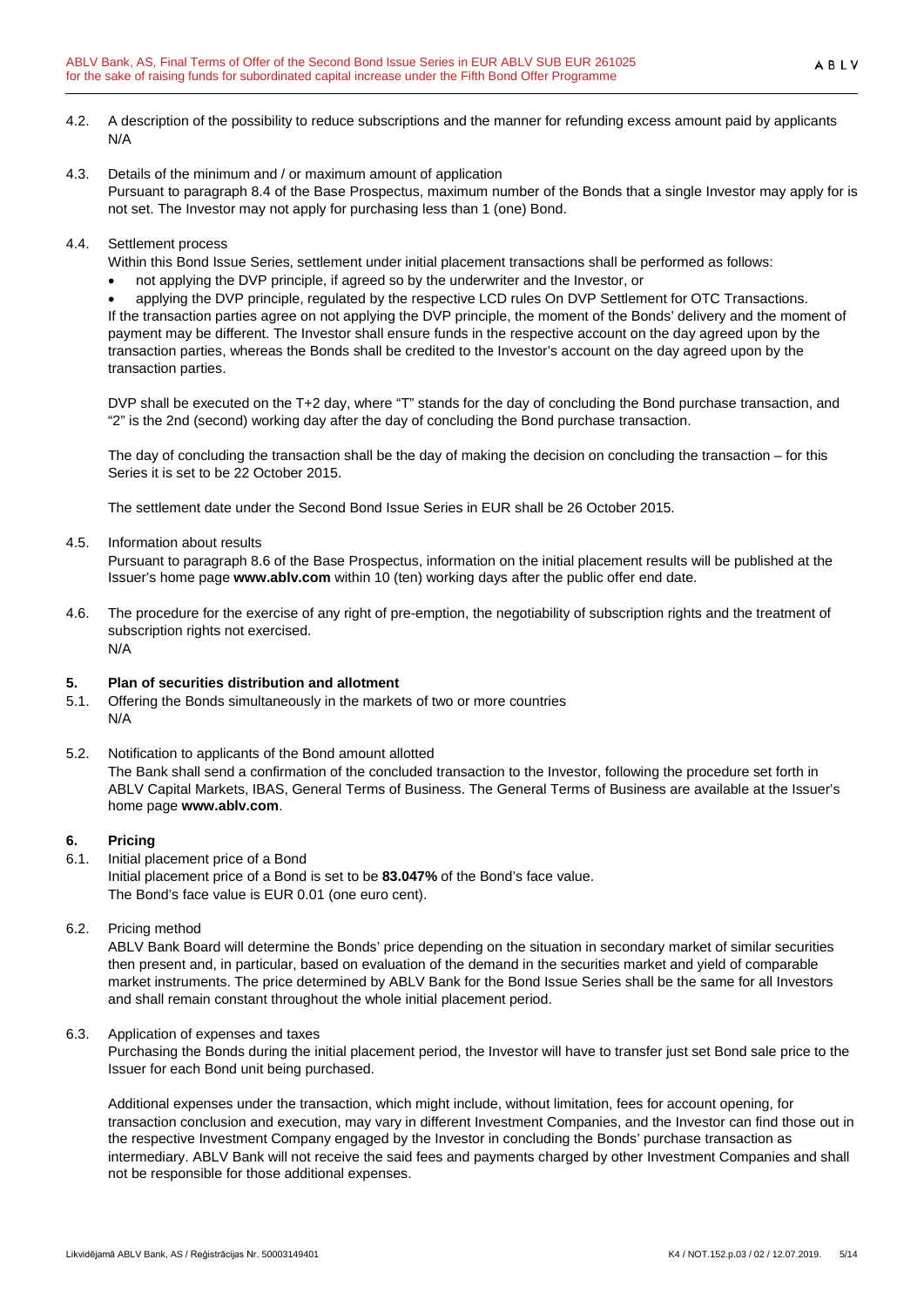The Issuer shall be responsible for withholding and payment of taxes in compliance with the procedures and amount stated in the Republic of Latvia normative acts. The Issuer shall not be responsible for payment of taxes where the Republic of Latvia normative acts do not stipulate the Issuer's duty to assess and withhold the tax amount before making Interest Income payments.

#### <span id="page-5-0"></span>**7. Placing and Underwriting**

- 7.1. Offer coordinator
	- N/A

## 7.2. Depository

Joint stock company Latvian Central Depository, legal address: 1 Vaļņu Street, Riga, Latvia.

- 7.3. Entities agreeing to underwrite the issue N/A
- 7.4. Time of reaching the underwriting agreement N/A

#### <span id="page-5-1"></span>**8. Admission to regulated market and trading arrangements**

- 8.1. Term and conditions of admission to regulated market Pursuant to paragraph 9 of the Base Prospectus, application for admitting the Bonds to the regulated market will be prepared in accordance with the Stock Exchange requirements and submitted within 3 (three) months after the end of the initial placement at the latest.
- 8.2. Regulated market Stock Exchange Nasdaq Riga, Baltic Bond List.
- 8.3. Entities which have a firm commitment to act as intermediaries in secondary trading, providing liquidity through bid and offer rates and description of the main terms of their commitment N/A

### <span id="page-5-2"></span>**9. Information about previous Bond Issue Series performed under the Programme**

- One issue performed under ABLV Bank, AS, First Offer Programme,
- Three issues performed under ABLV Bank, AS, Second Offer Programme,
- Six issues performed under ABLV Bank, AS, Third Offer Programme and
- Seven issues performed under ABLV Bank, AS, Fourth Offer Programme

have been included in the Baltic Bond List of the Stock Exchange Nasdaq Riga regulated markets.

Under ABLV Bank, AS, Fifth Offer Programme, there were two issues performed and included to securities lists of Nasdaq Riga regulated markets:

|                                | Straight coupon bonds in USD | Straight coupon bonds in EUR |
|--------------------------------|------------------------------|------------------------------|
| <b>ISIN</b>                    | LV0000801751                 | LV0000801769                 |
| Issue size                     | USD 75 000 000,00            | EUR 20 000 000,00            |
| Issue name                     | ABLV FXD USD 070717          | ABLV FXD EUR 070717          |
| Coupon rate (p.a.)             | Fixed: 1.55%                 | Fixed: 0.80%                 |
| Current interest income period | $07.07.2015 - 06.01.2016$    | $07.07.2015 - 06.01.2016$    |
| Issue date                     | 07.07.2015                   | 07.07.2015                   |
| Maturity date                  | 07.07.2017                   | 07.07.2017                   |

The Investors can find the information about issues performed under the First, Second, Third, Fourth and Fifth Offer Programmes and their Final Terms at ABLV Bank, AS, home page **[www.ablv.com](http://www.ablv.com/)**.

#### <span id="page-5-3"></span>**10. Additional information**

- 10.1. Advisors connected with the Bond issue N/A
- 10.2. Information about the Bond issue provided by third parties N/A
- 10.3. Credit ratings assigned to the Bonds N/A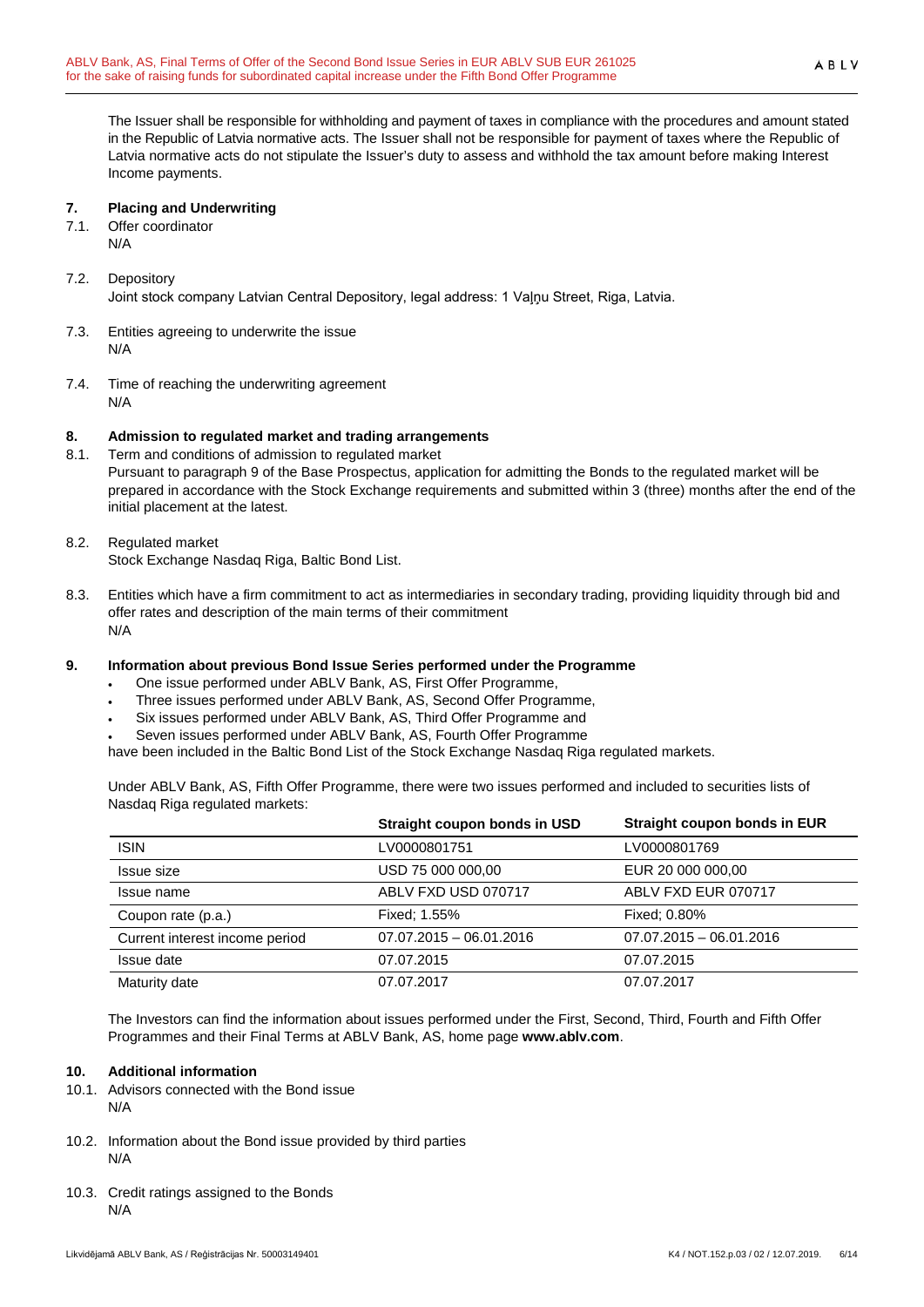| Name, surname    | <b>Position held</b>                                                   | <b>Signature</b> |  |
|------------------|------------------------------------------------------------------------|------------------|--|
| Ernests Bernis   | Chairman of the Board,<br>Chief Executive Officer (CEO)                |                  |  |
| Vadims Reinfelds | Deputy Chairman of the Board,<br>Deputy Chief Executive Officer (dCEO) |                  |  |
| Māris Kannenieks | Member of the Board.<br>Chief Financial Officer (CFO)                  |                  |  |
| Aleksandrs Pāže  | Member of the Board.<br>Chief Compliance Officer (CCO)                 |                  |  |
| Rolands Citajevs | Member of the Board,<br>Chief Information Officer (CIO)                |                  |  |
| Edgars Pavlovičs | Member of the Board,<br>Chief Risk Officer (CRO)                       |                  |  |
| Romans Surnačovs | Member of the Board,<br>Chief Operating Officer (COO)                  |                  |  |

The Final Terms were approved at ABLV Bank, AS, Board session on 11 August 2015.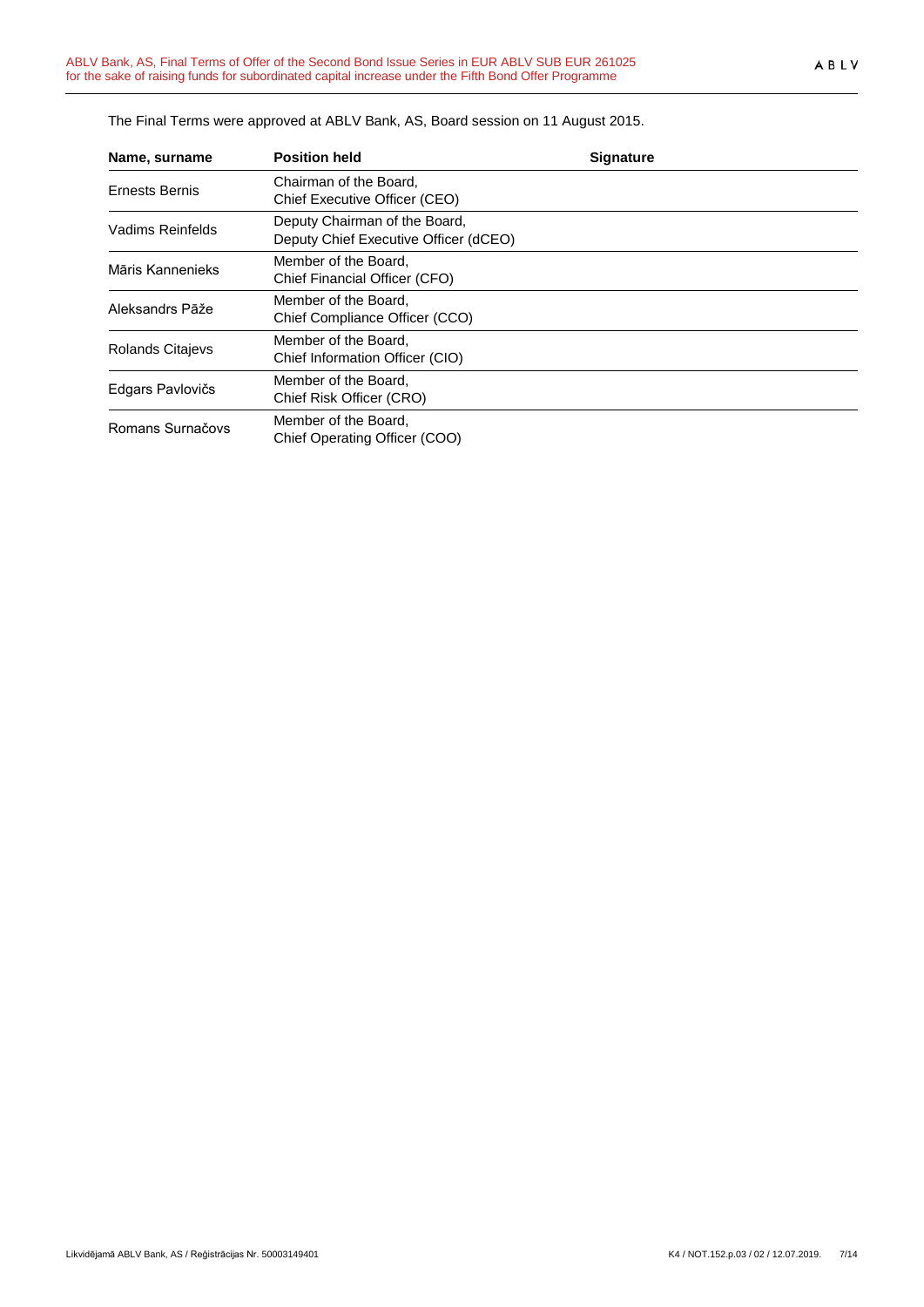#### Summary of the Bond issue

Appendix 1

Section A. Introduction and warnings

The summary shall be deemed the introduction of the Base Prospectus.

Any decision on investing in the Bonds shall be based on the Investor's judgement on the whole Base Prospectus and the respective Final Terms of the Bond issue.

Should any claim be lodged to a court regarding the information provided in the Base Prospectus, if necessary, the Investor lodging the claim to a court in accordance with normative acts of the respective member state shall cover the

costs of translating the Base Prospectus before the proceedings are initiated. The persons responsible for the information provided in the Base Prospectus, including persons that translated the same and applied for its notification, may be held civilly liable only where the summary is misleading, inaccurate, or inconsistent with other sections of the Base Prospectus, or fails to provide the most essential information that would aid the Investors when considering whether to invest in the Bonds.

A.1

|             | וטשטטו וטאטע                                                                                                                               |                                                                                                                                                                                                                                                                                                                                                    |
|-------------|--------------------------------------------------------------------------------------------------------------------------------------------|----------------------------------------------------------------------------------------------------------------------------------------------------------------------------------------------------------------------------------------------------------------------------------------------------------------------------------------------------|
| B.1         | Legal and commercial<br>name of the Issuer                                                                                                 | ABLV Bank, AS.                                                                                                                                                                                                                                                                                                                                     |
| B.2         | The domicile and legal<br>form of the Issuer, the<br>legislation under which<br>the Issuer operates<br>and its country of<br>incorporation | ABLV Bank is a joint stock company registered in the Republic of Latvia, which carries out its<br>operations in accordance with the Republic of Latvia legal acts, the European Union normative<br>acts, and the issued licence that allows rendering all financial services stated in the Credit<br>Institution Law.                              |
| B.3         | Description of, and key<br>factors relating to, the<br>nature of the Issuer's<br>current operations and<br>its principal activities        | Major lines of ABLV Bank business are rendering of tailored services to private and corporate<br>customers in Latvia, as well as export of high-quality financial services to foreign customers from<br>the EEA and CIS states. The Issuer's place of rendering the services is the Republic of Latvia.                                            |
| <b>B.4a</b> | Description of the most<br>significant recent<br>trends affecting the<br>Issuer and the<br>industries in which it<br>operates              | As at the day of producing the Final Terms, there is no information on any detected trends that<br>might have significant negative effect on operations of ABLV Bank, AS, or the banking sector in<br>2015. In 2015, liquidity and capitalization level in the banking sector remain high.<br>ABLV Bank, AS, plans gradual natural growth in 2015. |
| B.4b        | Description of any<br>known trends affecting<br>the Issuer and the<br>industries in which it<br>operates                                   | As at the day of producing the Final Terms, there is no information on any detected trends,<br>events, claims, or obligations that might have significant negative effect on further operations of<br>ABLV Bank, AS, or the Republic of Latvia credit institution sector.                                                                          |
|             |                                                                                                                                            | .                                                                                                                                                                                                                                                                                                                                                  |

The information provided in the table below completely matches that presented in ABLV Bank consolidated report for the year 2014.

|     |                                       |    | No Company                                             | Country<br>οf<br>Incorpo-<br>ration | Registration<br>number | <b>Business profile</b>     | Share in<br>the<br>entity's<br>capital<br>$(\%)$ | טווטוס ווו עווט<br>entity's<br>capital<br>with voting<br>rights<br>(%) |
|-----|---------------------------------------|----|--------------------------------------------------------|-------------------------------------|------------------------|-----------------------------|--------------------------------------------------|------------------------------------------------------------------------|
|     |                                       |    | ABLV Bank, AS                                          | LV                                  | 50003149401            | <b>Financial services</b>   | 100                                              | 100                                                                    |
| B.5 | Issuer's position within<br>the group |    | ABLV Bank Luxembourg, S.A. LU                          |                                     | B 162048               | <b>Financial services</b>   | 100                                              | 100                                                                    |
|     |                                       | 3. | ABLV Consulting Services, AS LV                        |                                     | 40003540368            | Consulting services         | 100                                              | 100                                                                    |
|     |                                       | 4. | <b>ABLV Corporate Services</b><br>Holding Company, SIA | LV                                  | 40103799987            | Holding company             | 100                                              | 100                                                                    |
|     |                                       | 5. | <b>ABLV Corporate Services,</b><br><b>SIA</b>          | LV                                  | 40103283479            | Consulting services         | 100                                              | 100                                                                    |
|     |                                       | 6. | <b>ABLV Corporate Services,</b><br>LTD                 | CY                                  | HE273600               | Consulting services         | 100                                              | 100                                                                    |
|     |                                       |    | Pillar Holding Company, KS                             | LV                                  | 40103260921            | Holding company             | 100                                              | 100                                                                    |
|     |                                       | 8. | Pillar, SIA                                            | LV                                  |                        | 40103554468 Holding company | 100                                              | 100                                                                    |

**Share in the**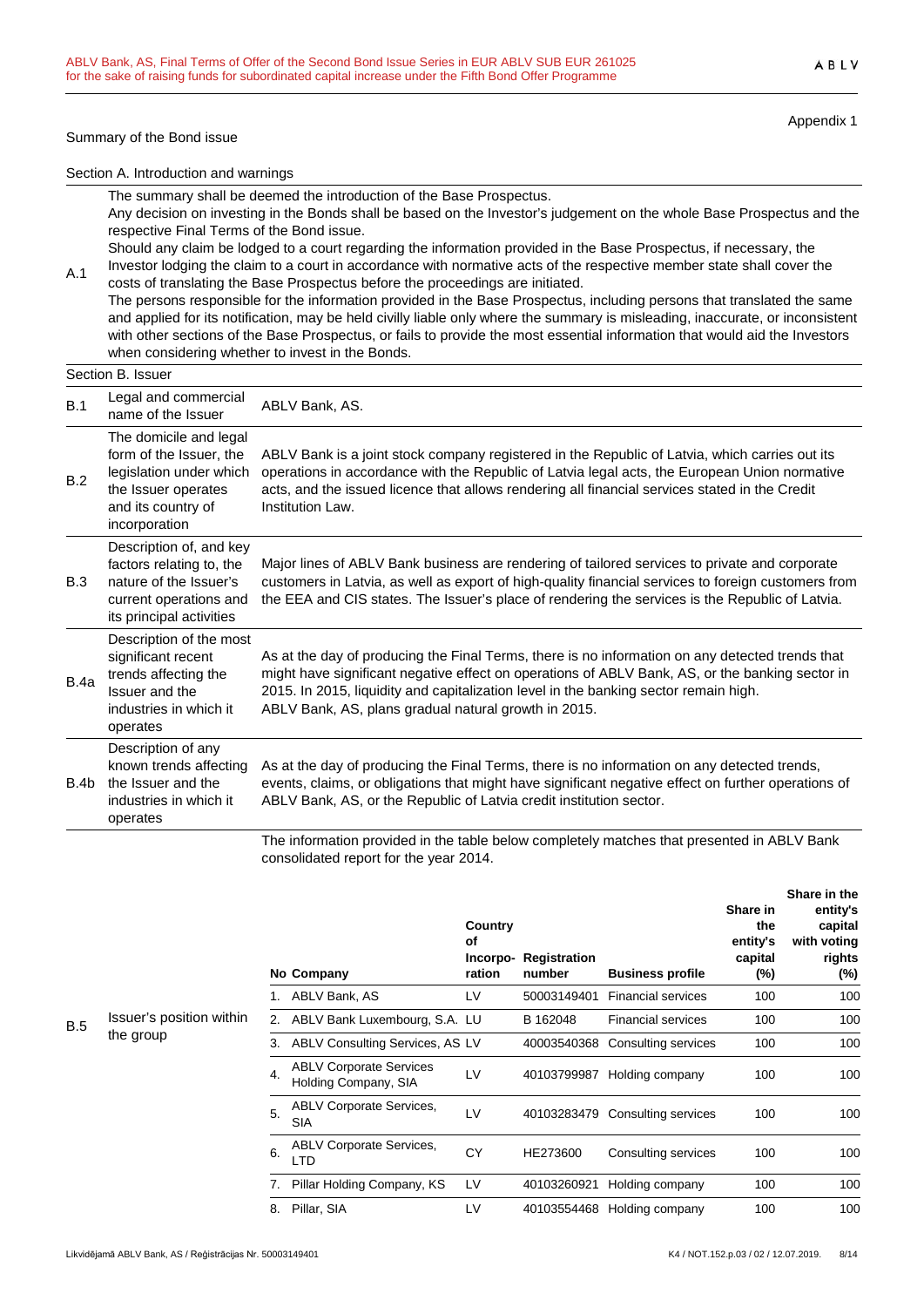|     | No Company                                    | <b>Country</b><br>of<br>ration | Incorpo-Registration<br>number | <b>Business profile</b>                         | Share in<br>the<br>entity's<br>capital<br>$(\%)$ | Share in the<br>entity's<br>capital<br>with voting<br>rights<br>$(\%)$ |
|-----|-----------------------------------------------|--------------------------------|--------------------------------|-------------------------------------------------|--------------------------------------------------|------------------------------------------------------------------------|
|     | 9. Pillar Management, SIA                     | LV                             | 40103193211                    | Real estate<br>management and<br>administration | 100                                              | 100                                                                    |
|     | 10. Pillar 2 & 14, SIA                        | LV                             | 50103313991                    | Real estate<br>transactions                     | 100                                              | 100                                                                    |
|     | 11. Pillar 3, SIA                             | LV                             | 40103193067                    | Real estate<br>transactions                     | 100                                              | 100                                                                    |
|     | 12. Pillar 4 & 6, SIA                         | LV                             | 40103210494                    | Real estate<br>transactions                     | 100                                              | 100                                                                    |
|     | 13. Pillar 7 & 8, SIA                         | LV                             | 40103240484                    | Real estate<br>transactions                     | 100                                              | 100                                                                    |
|     | 14. Pillar 9, SIA                             | LV                             | 40103241210                    | Real estate<br>transactions                     | 100                                              | 100                                                                    |
|     | 15. Pillar 10, SIA                            | LV                             | 50103247681                    | Real estate<br>transactions                     | 100                                              | 100                                                                    |
|     | 16. Pillar 11, SIA                            | LV                             | 40103258310                    | Real estate<br>transactions                     | 100                                              | 100                                                                    |
|     | 17. Pillar 12, SIA                            | LV                             | 40103290273                    | Real estate<br>transactions                     | 100                                              | 100                                                                    |
|     | 18. Pillar 18, SIA                            | LV                             | 40103492079                    | Real estate<br>transactions                     | 100                                              | 100                                                                    |
|     | 19. Pillar 19, SIA                            | LV                             | 40103766952                    | Real estate<br>transactions                     | 100                                              | 100                                                                    |
|     | 20. Elizabetes Park House, SIA                | LV                             | 50003831571                    | Real estate<br>transactions                     | 91.6                                             | 91.6                                                                   |
| 21. | Schaller Kyncl Architekten<br>Riga, SIA       | LV                             | 40103437217                    | Designing and<br>designer's<br>supervision      | 100                                              | 100                                                                    |
|     | 22. Pillar Parking, SIA                       | LV                             | 40103731804                    | Parking<br>management                           | 100                                              | 100                                                                    |
|     | 23. New Hanza City, SIA                       | LV                             | 40103222826                    | Real estate<br>transactions                     | 100                                              | 100                                                                    |
|     | 24. GP Electro, SIA                           | LV                             | 40103693339                    | Real estate<br>management and<br>administration | 100                                              | 100                                                                    |
| 25. | ABLV Asset Management,<br><b>IPAS</b>         | LV                             |                                | 40003814724 Financial services                  | 90                                               | 100                                                                    |
|     | 26. ABLV Capital Markets, IBAS                | LV                             |                                | 40003814705 Financial services                  | 91.8                                             | 100                                                                    |
| 27. | <b>ABLV Private Equity</b><br>Management, SIA | LV                             | 40103286757                    | Investment project<br>management                | 100                                              | 100                                                                    |
| 28. | <b>ABLV Private Equity Fund</b><br>2010, KS   | LV                             | 40103307758                    | Investment<br>activities                        | 100                                              | 100                                                                    |
|     | 29. AmberStone Group, AS                      | LV                             | 40103736854                    | Holding company                                 | 40.9                                             | 40.9                                                                   |
|     | 30. Vainode Agro Holding, SIA                 | LV                             | 40103503851                    | Holding company                                 | 28.6                                             | 28.6                                                                   |
|     | 31. Vainodes Agro, SIA                        | LV                             | 40103484940                    | Agriculture                                     | 28.6                                             | 28.6                                                                   |
|     | 32. Vainodes Bekons, SIA                      | LV                             | 42103019339                    | Agriculture                                     | 28.6                                             | 28.6                                                                   |
|     | 33. Gas Stream, SIA                           | LV                             | 42103047436                    | Electricity<br>generation                       | 28.6                                             | 28.6                                                                   |
|     | 34. Bio Future, SIA                           | LV                             | 42103047421                    | Electricity<br>generation                       | 28.6                                             | 28.6                                                                   |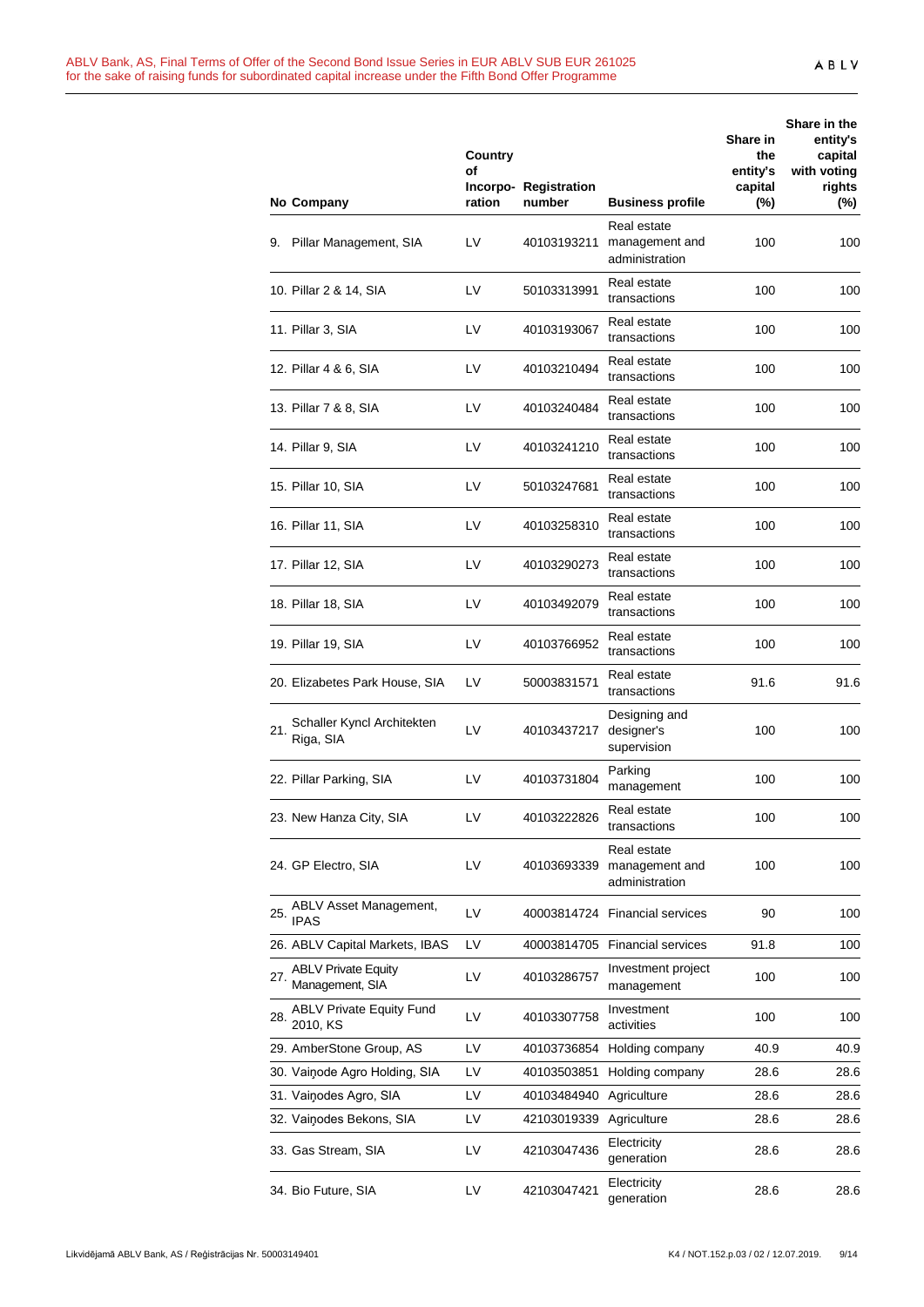|            |                       | No Company                                                                                                                                                                    | Country<br>οf<br>ration | Incorpo-Registration<br>number | <b>Business profile</b>     | Share in<br>the<br>entity's<br>capital<br>$(\%)$ | Share in the<br>entity's<br>capital<br>with voting<br>rights<br>(%) |
|------------|-----------------------|-------------------------------------------------------------------------------------------------------------------------------------------------------------------------------|-------------------------|--------------------------------|-----------------------------|--------------------------------------------------|---------------------------------------------------------------------|
|            |                       | 35. IZ SPV, SIA                                                                                                                                                               | LV                      | 40103551480                    | Electricity<br>generation   | 28.6                                             | 28.6                                                                |
|            |                       | 36. NR SPV, SIA                                                                                                                                                               | LV                      | 40103551353                    | Electricity<br>generation   | 28.6                                             | 28.6                                                                |
|            |                       | 37. Orto klīnika, SIA                                                                                                                                                         | LV                      | 40103175305                    | <b>Medical services</b>     | 24.5                                             | 24.5                                                                |
|            |                       | 38. Orto māja, SIA                                                                                                                                                            | LV                      | 40103446845                    | Real estate<br>transactions | 24.5                                             | 24.5                                                                |
|            |                       | Interest in ABLV Bank, in percentage terms of the voting shares, as at 30 June 2015:                                                                                          |                         |                                |                             |                                                  |                                                                     |
|            |                       | Ernests Bernis and Nika Berne (direct and indirect interest)                                                                                                                  |                         |                                |                             |                                                  | 43.12%                                                              |
|            |                       | Olegs Fils (indirect interest)                                                                                                                                                |                         |                                |                             |                                                  | 43.13%                                                              |
| <b>B.6</b> | Issuer's shareholders | 14 legal entities and 116 individuals                                                                                                                                         |                         |                                |                             |                                                  | 13.75%                                                              |
|            |                       | Shareholders of ABLV Bank, AS, voting shares have no different voting rights.<br>ABLV Bank, AS, is controlled by its shareholders pursuant to the procedures set forth in the |                         |                                |                             |                                                  |                                                                     |

Commercial Law.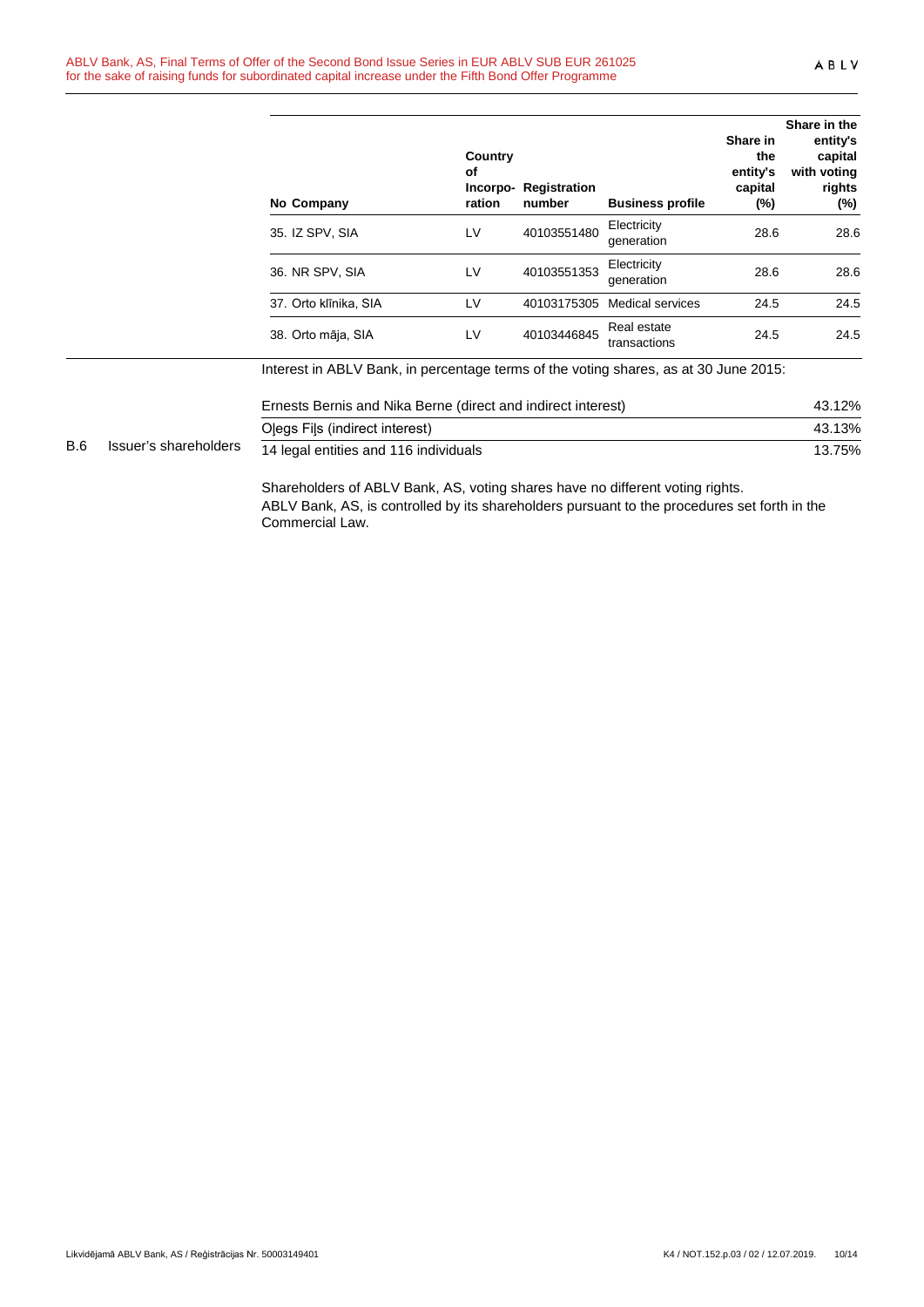|            |                       |                                                                       | 31.12.2014.              | 31.12.2013.     |
|------------|-----------------------|-----------------------------------------------------------------------|--------------------------|-----------------|
|            |                       | <b>Assets</b>                                                         | <b>EUR '000</b>          | <b>EUR '000</b> |
|            |                       | Cash and deposits with central banks                                  | 258 908                  | 356 747         |
|            |                       | Balances due from credit institutions                                 | 795 282                  | 619 037         |
|            |                       | Derivatives                                                           | 4 0 7 9                  | 451             |
|            |                       | Financial assets at fair value through profit or loss                 | 14 8 84                  | 16766           |
|            |                       | Available-for-sale financial assets                                   | 1 209 073                | 731 687         |
|            |                       | Loans                                                                 | 790 247                  | 761 268         |
|            |                       | Held-to-maturity investments                                          | 930 579                  | 651 411         |
|            |                       | Investments in subsidiaries and associates                            | 115 099                  | 132 829         |
|            |                       | Investment properties                                                 | 25 033                   | 24 330          |
|            |                       | Tangible fixed assets                                                 | 10 606                   | 9745            |
|            |                       | Intangible fixed assets                                               | 5700                     | 5016            |
|            |                       | Current corporate income tax receivables                              | 3 2 5 7                  |                 |
|            |                       | Deferred corporate income tax                                         | 1 4 5 7                  |                 |
|            |                       | Non-financial assets held for sale                                    |                          | 622             |
|            |                       | Other assets                                                          | 5 6 4 0                  | 5457            |
|            |                       | <b>Total assets</b>                                                   | 4 169 844                | 3 315 366       |
|            |                       |                                                                       |                          |                 |
|            |                       | <b>Liabilities</b>                                                    |                          |                 |
|            |                       | Derivatives                                                           | 5 6 30                   | 2046            |
|            |                       | Demand deposits from central banks                                    | 16 797                   |                 |
|            |                       | Demand deposits from credit institutions                              | 28 962                   | 14 491          |
| <b>B.7</b> | Financial information | Term deposits from credit institutions                                | 2971                     |                 |
|            |                       | Deposits                                                              | 3 406 032                | 2776457         |
|            |                       | Current corporate income tax liabilities                              | $\overline{\phantom{0}}$ | 5 1 2 5         |
|            |                       | Other liabilities                                                     | 13 205                   | 11 098          |
|            |                       | Deferred corporate income tax                                         |                          | 169             |
|            |                       | Provisions                                                            | 352                      | 408             |
|            |                       | <b>Issued securities</b>                                              | 454 581                  | 308 386         |
|            |                       | Subordinated deposits                                                 | 14 413                   | 10 149          |
|            |                       | <b>Total liabilities</b>                                              | 3 942 943                | 3 128 329       |
|            |                       | Shareholders' equity                                                  |                          |                 |
|            |                       | Paid-in share capital                                                 | 32 650                   | 30 003          |
|            |                       | Share premium                                                         | 66 270                   | 41 485          |
|            |                       | Reserve capital and other reserves                                    | 2 1 3 4                  | 2 1 3 4         |
|            |                       | Fair value revaluation reserve of available-for-sale financial assets | (1427)                   | 983             |
|            |                       | Retained earnings brought forward                                     | 68 600                   | 68756           |
|            |                       | Retained earnings for the period                                      | 58 674                   | 43 676          |
|            |                       | Attributable to the equity holders of the Bank                        | 226 901                  | 187 037         |
|            |                       | Non-controlling interests                                             |                          |                 |
|            |                       | Total shareholders' equity                                            | 226 901                  | 187 037         |
|            |                       | Total liabilities and shareholders' equity                            | 4 169 844                | 3 315 366       |
|            |                       | <b>Memorandum items</b>                                               |                          |                 |
|            |                       | Contingent liabilities                                                | 9444                     | 7689            |
|            |                       | Financial commitments                                                 | 60 228                   | 61 008          |

## **Statements of financial position as at 31 December 2014 and 31 December 2013**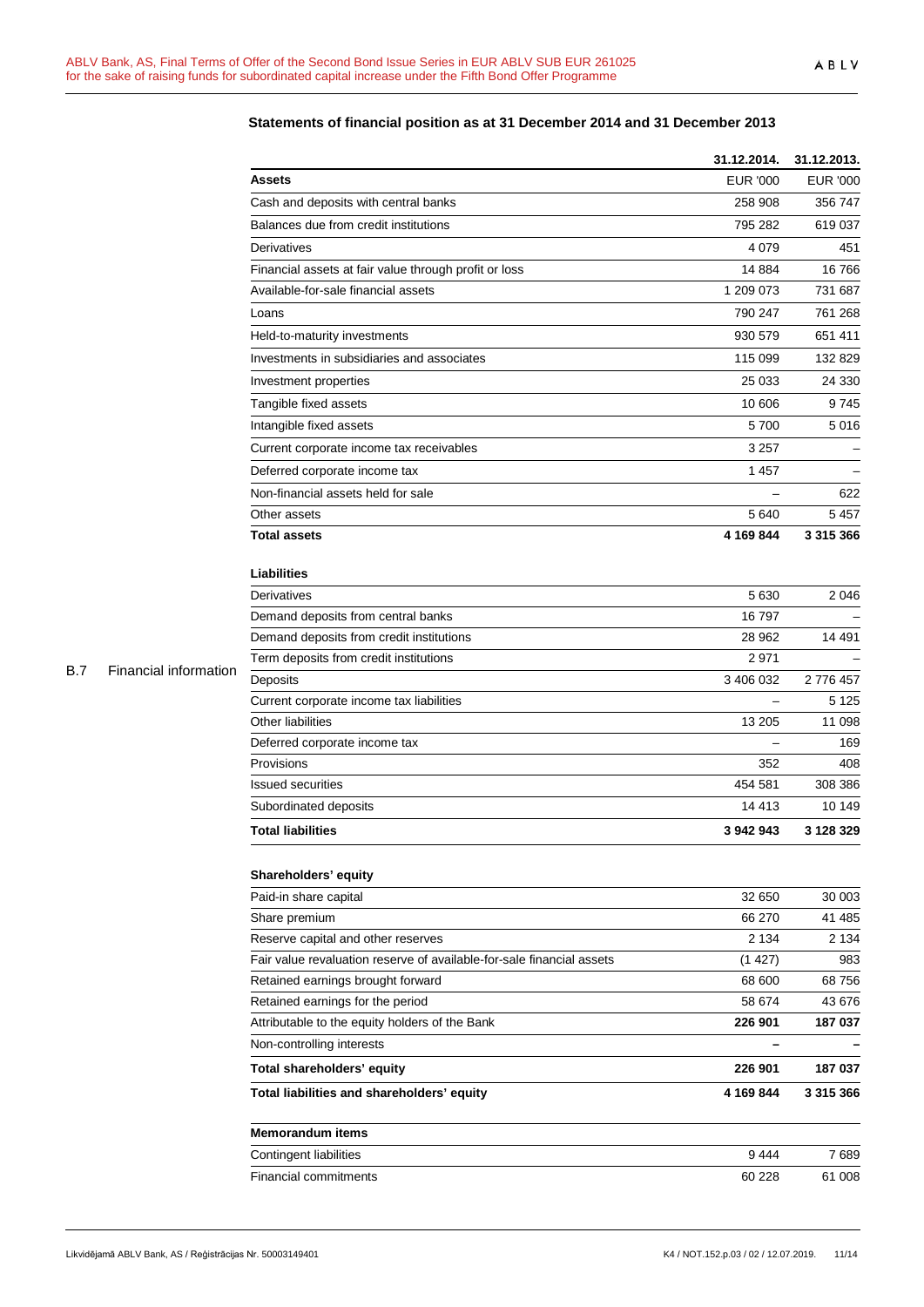|             |                                                                                   | Planning growth, increase of profitability and overall income in 2015, ABLV Bank pays great<br>attention to assessing and reducing possible impact of negative factors, as well as to risk<br>management and compliance with regulatory requirements.                                                                                                                                                                                                                                             |  |
|-------------|-----------------------------------------------------------------------------------|---------------------------------------------------------------------------------------------------------------------------------------------------------------------------------------------------------------------------------------------------------------------------------------------------------------------------------------------------------------------------------------------------------------------------------------------------------------------------------------------------|--|
| <b>B.8</b>  | Key pro forma<br>financial information                                            | The amount of net fee income and net profit in 2015 are expected to remain at the level of 2014.<br>The average increase of deposits in 2015 is planned to reach 10%, and thus the total amount of<br>deposits might exceed EUR 4 billion by the end of 2015. We plan to grant new commercial loans<br>for financing large business projects, the total amount of those loans constituting about<br>EUR 130 million. In 2015, net profit is planned to be approximately the same as that in 2014. |  |
|             |                                                                                   | The above information addresses a hypothetical situation and, therefore, does not represent the<br>Issuer's actual financial position or results.                                                                                                                                                                                                                                                                                                                                                 |  |
| <b>B.9</b>  | Profit forecast                                                                   | ABLV Bank made no profit forecasts for the following periods of operations.                                                                                                                                                                                                                                                                                                                                                                                                                       |  |
| B.10        | Qualifications in the<br>audit report on the<br>financial information             | ABLV Bank audited financial report for the year 2014 contains no auditors' qualifications or<br>disclaimers.                                                                                                                                                                                                                                                                                                                                                                                      |  |
| B.11        | Issuer's equity                                                                   | ABLV Bank meets equity requirements set forth in the legal acts.<br>As at 30 June 2015, ABLV Bank equity equaled EUR 321.3 million.                                                                                                                                                                                                                                                                                                                                                               |  |
| <b>B.12</b> | Forecasts regarding                                                               | ABLV Bank forecasts contain no adverse changes since the date of its last published audited<br>financial statements.                                                                                                                                                                                                                                                                                                                                                                              |  |
|             | the Issuer                                                                        | There are no significant changes in the financial or trading position of ABLV Bank detected<br>subsequent to the period covered by the historical financial information.                                                                                                                                                                                                                                                                                                                          |  |
|             | Events particular to<br>the Issuer which are                                      |                                                                                                                                                                                                                                                                                                                                                                                                                                                                                                   |  |
| <b>B.13</b> | to a material extent<br>relevant to the<br>evaluation of the<br>Issuer's solvency | Recently there were no events particular to ABLV Bank which are to a material extent relevant to<br>the evaluation of the Issuer's solvency.                                                                                                                                                                                                                                                                                                                                                      |  |
| <b>B.14</b> | Issuer's position<br>within the group                                             | ABLV Bank is not dependent upon other entities within the ABLV Bank group.                                                                                                                                                                                                                                                                                                                                                                                                                        |  |
| <b>B.15</b> | Issuer's principal<br>activities                                                  | ABLV Bank principal activities are rendering of financial services.                                                                                                                                                                                                                                                                                                                                                                                                                               |  |
| <b>B.16</b> | Control over the<br>Issuer                                                        | N/A                                                                                                                                                                                                                                                                                                                                                                                                                                                                                               |  |
| <b>B.17</b> | Credit ratings<br>assigned to the<br>Issuer's debt<br>securities                  | ABLV Bank, AS, is not assigned credit ratings by credit rating agencies registered and / or certified<br>in accordance with Regulation No 1060/2009 on credit rating agencies.                                                                                                                                                                                                                                                                                                                    |  |
|             | $B.18 - B.50$                                                                     | N/A                                                                                                                                                                                                                                                                                                                                                                                                                                                                                               |  |
|             | Section C. Securities                                                             |                                                                                                                                                                                                                                                                                                                                                                                                                                                                                                   |  |
| C.1         | <b>Bond details</b>                                                               | Bonds issued under the Second Bond Issue Series in EUR - ABLV SUB EUR 261025<br>(ISIN LV0000801835) are dematerialized bearer securities without restraint on alienation.                                                                                                                                                                                                                                                                                                                         |  |
| C.2         | Currency of the Bond<br>issue                                                     | EUR (euro)                                                                                                                                                                                                                                                                                                                                                                                                                                                                                        |  |
| C.3         | Information about<br>shares issued                                                | N/A                                                                                                                                                                                                                                                                                                                                                                                                                                                                                               |  |
| C.4         | Rights attached to the<br>shares issued                                           | N/A                                                                                                                                                                                                                                                                                                                                                                                                                                                                                               |  |
| C.5         | Restrictions on the<br>free transferability of<br>the Bonds                       | The Bonds are freely transferrable securities that represent the Issuer's debt to the owners of the<br>Bonds without additional collateral. The Bonds are dematerialized bearer securities without<br>restraint on alienation - transferrable securities.                                                                                                                                                                                                                                         |  |
| C.6         | Admission of the<br>issued shares to<br>trading on a<br>regulated market          | N/A                                                                                                                                                                                                                                                                                                                                                                                                                                                                                               |  |
| C.7         | Dividend policy                                                                   | N/A                                                                                                                                                                                                                                                                                                                                                                                                                                                                                               |  |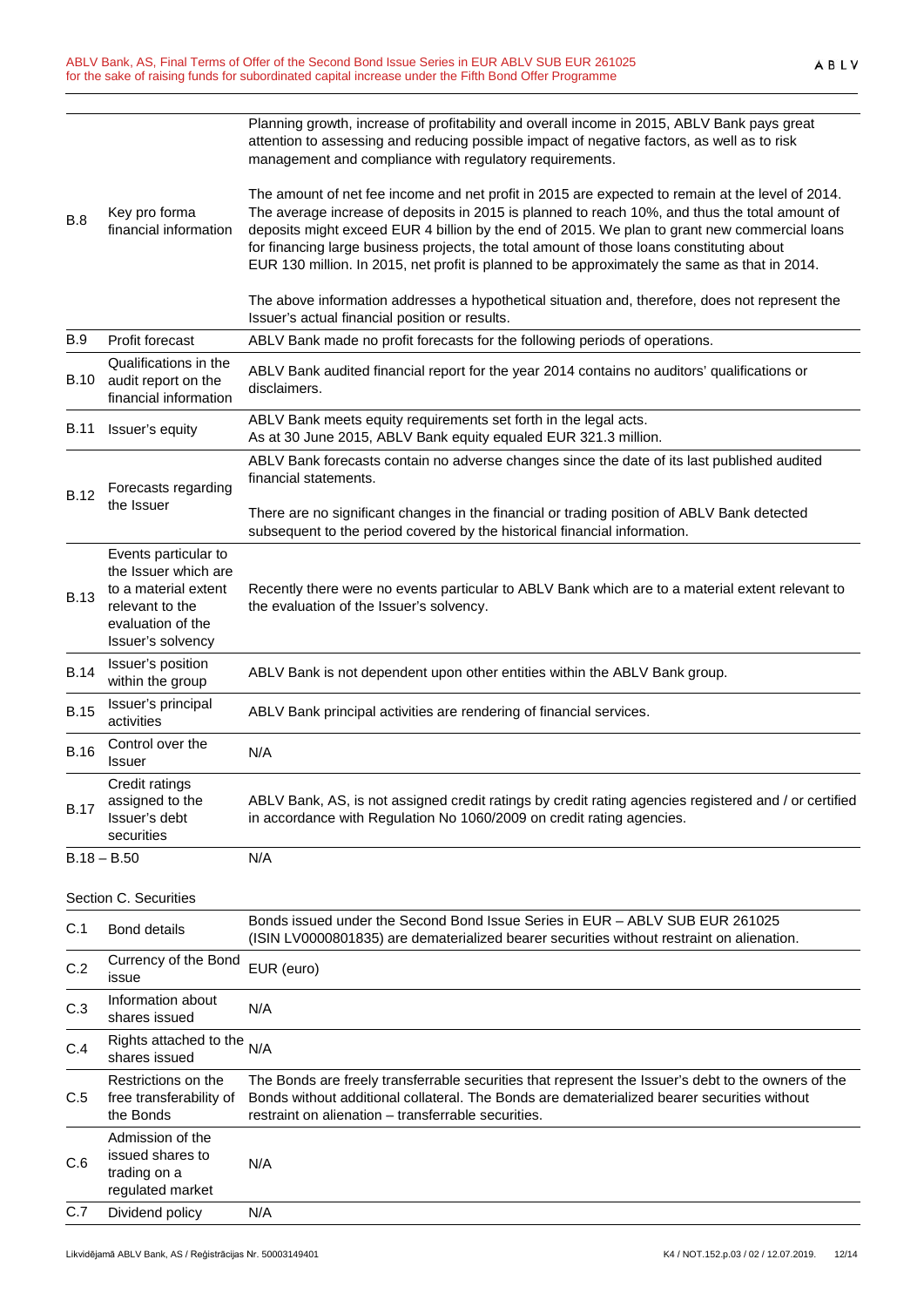|             | Rights attached to<br>the Bonds                                             | Division of the Bonds into categories<br>The Bonds are not supposed to be divided into categories. Pursuant to these Final Terms,<br>subordinated Bonds are supposed to be issued for the sake of subordinated capital increase.                                                                                                                                                                        |  |
|-------------|-----------------------------------------------------------------------------|---------------------------------------------------------------------------------------------------------------------------------------------------------------------------------------------------------------------------------------------------------------------------------------------------------------------------------------------------------------------------------------------------------|--|
| C.8,<br>C.9 |                                                                             | Limitations to the rights attached to the Bonds<br>The Bonds are freely transferrable securities without restraint on their alienation.                                                                                                                                                                                                                                                                 |  |
|             |                                                                             | The Issuer draws the Investor's attention to the fact that where the objective of the Bond Issue<br>Series is raising of funds that the Issuer will use as subordinated capital, in case of the Issuer's<br>insolvency the Investor's claims to the Issuer arising out of the Bonds will be satisfied after claims<br>of all other creditors, but before satisfying claims of the shareholders.         |  |
|             |                                                                             | <b>Interest Rate</b><br>from 26 October 2015 till 26 October 2020:<br>discount rate is set: fixed, 3.75%, calculated twice a year;                                                                                                                                                                                                                                                                      |  |
|             |                                                                             | from 27 October 2020 till 26 October 2025:<br>coupon rate is set: fixed, 3.75%, with coupon payment twice a year.                                                                                                                                                                                                                                                                                       |  |
|             |                                                                             | The date from which interest becomes payable and the due dates for interest<br>from 26 October 2015 till 26 October 2020:<br>no interest income is supposed to be paid (no coupon payments);                                                                                                                                                                                                            |  |
|             |                                                                             | during the period from 27 October 2020 till 26 October 2025, interest will be paid twice a year:<br>$\bullet$<br>on 26 October and 26 April, starting from 26 April 2021, ending on 26 October 2025.                                                                                                                                                                                                    |  |
|             |                                                                             | Bond maturity date and repayment procedures<br>The Investor shall receive the Bond Face Value as a lump-sum payment on 26 October 2025.                                                                                                                                                                                                                                                                 |  |
|             |                                                                             | Bond yield<br>Fixed rate is applied to the Bonds, and therefore the yield does not change.                                                                                                                                                                                                                                                                                                              |  |
|             |                                                                             | Representatives of debt security holders<br>Holders of the debt securities may freely determine representatives for exercising the rights<br>attached to the Bonds.                                                                                                                                                                                                                                     |  |
| C.10        | Interest payments<br>under securities<br>involving derivative<br>components | N/A                                                                                                                                                                                                                                                                                                                                                                                                     |  |
| C.11        | Admission of the<br>Bonds to the<br>regulated market                        | The Bonds are supposed to be admitted to the regulated market - Baltic Bond List of Nasdaq Riga<br>Stock Exchange.                                                                                                                                                                                                                                                                                      |  |
| C.12        | Minimum face value<br>of the issue                                          | Pursuant to paragraph 8.4 of the Base Prospectus, the Investor may not apply for purchasing less<br>than 1 (one) Bond.                                                                                                                                                                                                                                                                                  |  |
|             | $C.13 - C.22$                                                               | N/A                                                                                                                                                                                                                                                                                                                                                                                                     |  |
|             | Section D. Risks                                                            |                                                                                                                                                                                                                                                                                                                                                                                                         |  |
|             |                                                                             | In carrying out its operating activities, ABLV Bank is subject to various risks. Most significant risks<br>that may decrease the Issuer's ability to perform its obligations.                                                                                                                                                                                                                           |  |
| D.1,<br>D.2 | Key information<br>on the key risks                                         | Credit risk<br>1.<br>Credit risk is exposure to potential losses in case of ABLV Bank counterparty or debtor<br>being unable to pay the contractual obligations to ABLV Bank.                                                                                                                                                                                                                           |  |
|             |                                                                             | Liquidity risk<br>2.<br>Liquidity is ABLV Bank ability to maintain or ensure sufficient cash flow to meet the expected<br>(everyday) or sudden (critical) need for the same in order to provide financing for asset<br>growth or discharge the financial obligations in a due time. This means the ability to turn<br>assets into cash with minimal loss or ensure reasonably priced credit facilities. |  |
|             |                                                                             | Currency exchange rate fluctuation risk<br>3.<br>ABLV Bank is exposed to negative effects of fluctuations in the foreign currency exchange<br>rates on its financial position and cash flow.                                                                                                                                                                                                            |  |